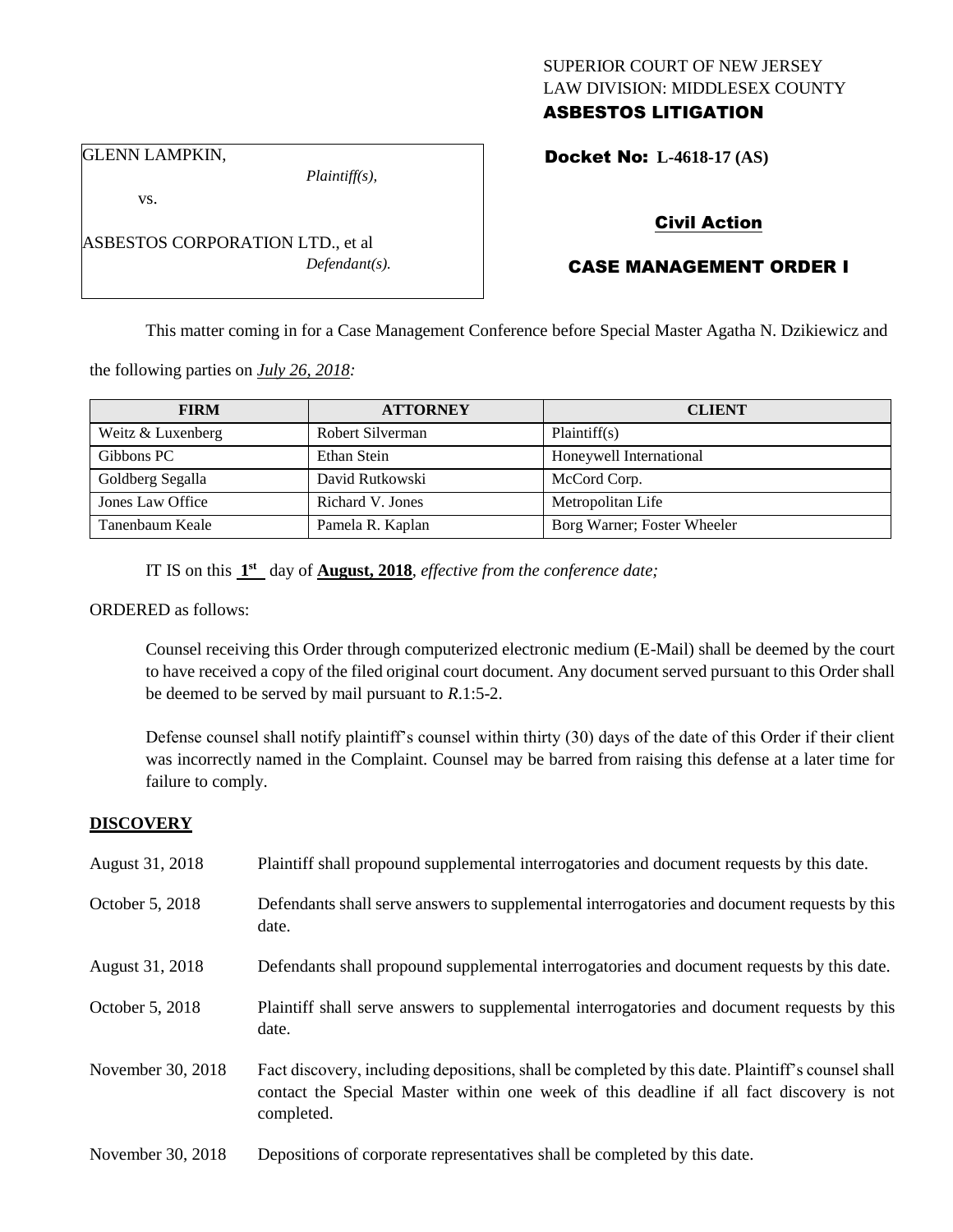## **EARLY SETTLEMENT**

January 4, 2019 Settlement demands shall be served on all counsel and the Special Master by this date.

## **SUMMARY JUDGMENT MOTION PRACTICE**

- January 4, 2019 Plaintiff's counsel shall advise, in writing, of intent not to oppose motions by this date.
- January 18, 2019 Summary judgment motions shall be filed no later than this date.
- February 15, 2019 Last return date for summary judgment motions.

## **MEDICAL DEFENSE**

- December 31, 2018 Plaintiff shall serve medical expert reports by this date.
- December 31, 2018 Upon request by defense counsel, plaintiff is to arrange for the transfer of pathology specimens and x-rays, if any, by this date.
- March 29, 2019 Defendants shall identify its medical experts and serve medical reports, if any, by this date. In addition, defendants shall notify plaintiff's counsel (as well as all counsel of record) of a joinder in an expert medical defense by this date.

## **LIABILITY EXPERT REPORTS**

- December 31, 2018 Plaintiff shall identify its liability experts and serve liability expert reports or a certified expert statement by this date or waive any opportunity to rely on liability expert testimony.
- March 29, 2019 Defendants shall identify its liability experts and serve liability expert reports, if any, by this date or waive any opportunity to rely on liability expert testimony.

## **ECONOMIST EXPERT REPORTS**

- December 31, 2018 Plaintiff shall identify its expert economists and serve expert economist report(s), if any, by this date or waive any opportunity to rely on economic expert testimony.
- March 29, 2019 Defendants shall identify its expert economists and serve expert economist report(s), if any, by this date or waive any opportunity to rely on economic expert testimony.

## **EXPERT DEPOSITIONS**

April 26, 2019 Expert depositions shall be completed by this date. To the extent that plaintiff and defendant generic experts have been deposed before, the parties seeking that deposition in this case must file an application before the Special Master and demonstrate the necessity for that deposition. To the extent possible, documents requested in a deposition notice directed to an expert shall be produced three days in advance of the expert deposition. The expert shall not be required to produce documents that are readily accessible in the public domain.

## **PRE-TRIAL AND TRIAL**

| April 17, 2019 @ 10:00am | Settlement conference. All defense counsel shall appear with authority to negotiate  |  |  |  |
|--------------------------|--------------------------------------------------------------------------------------|--|--|--|
|                          | settlement and have a representative authorized to negotiate settlement available by |  |  |  |

 $\_$  ,  $\_$  ,  $\_$  ,  $\_$  ,  $\_$  ,  $\_$  ,  $\_$  ,  $\_$  ,  $\_$  ,  $\_$  ,  $\_$  ,  $\_$  ,  $\_$  ,  $\_$  ,  $\_$  ,  $\_$  ,  $\_$  ,  $\_$  ,  $\_$  ,  $\_$  ,  $\_$  ,  $\_$  ,  $\_$  ,  $\_$  ,  $\_$  ,  $\_$  ,  $\_$  ,  $\_$  ,  $\_$  ,  $\_$  ,  $\_$  ,  $\_$  ,  $\_$  ,  $\_$  ,  $\_$  ,  $\_$  ,  $\_$  ,